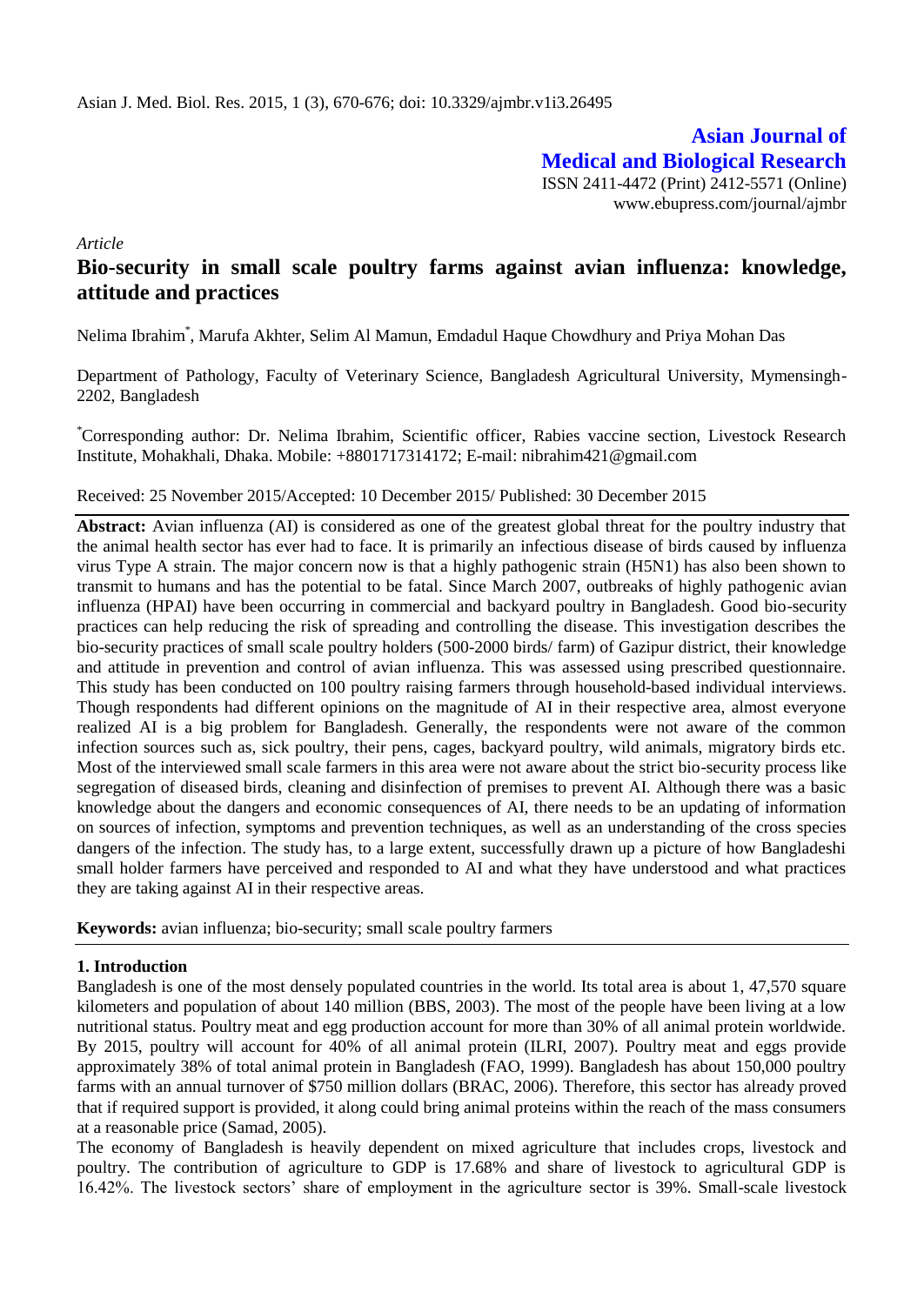farming, particularly poultry, has provided self-employment to approximately three million poor women during 1993-2002 (National Avian Influenza and Human Pandemic Influenza Preparedness and Response Plan Bangladesh, 2006).The commercial poultry sector has recently emerged as one of the fastest growing industries with an average growth rate of 20% (FAO, 2006). Raising poultry has also become a poverty reduction tool in Bangladesh with over 100 NGOs currently involved in promoting poultry as well as a tool for women"s empowerment (FAO, 2006). The commercial poultry sector employs approximately five million people and the total national investment in the poultry sector is estimated to be between US\$ 1- US\$ 2 billion (FAO, 2006 and Samad, 2005). But a loss of confidence in the poultry industry in the event of an HPAI/H5N1 outbreak, with a looming threat of infections in humans, may affect various poultry business sectors, including domestic, regional and international trade and industry resulting in scaling downs the national economy (FAO, 2006) . Avian influenza is an infectious disease of birds caused by influenza virus type A (Ergin, 2006). It belongs to the Orthomyxoviridae family and is classified into types A, B or C based on antigenic differences of their nucleo- and matrix proteins (Sidoronko and Reichl, 2005).

Now a days, Avian Influenza (Bird Flu) has become the greatest global threat for the poultry industry that livestock sector had ever face. The major concern now is that the highly pathogenic strain (H5N1) has also been shown to transmit to humans and has the potential to be fatal. Good bio-security practices can help reduce the risk of spreading of virus and thus in the control of the disease (Firman, 2008). The H5N1 HPAI is of concern not only because it is highly lethal to birds but also because it has also infected humans. Human infection has mainly occurred in Asian regions where people live in close proximity with poultry. To impede this alarming threat, strict biosecurity practice is the crucial issue at the moment (Grain *et al.,* 2006).The avian influenza outbreak in Bangladesh emerged in March 2007, causing great concern in regards to public health and the serious impacts on income of poultry-based farmers in whole country. The knowledge about bio-security in our poultry farmers assumed to be ambiguous. However, the large scale poultry farmers practice biosecurity in their farms but not the small scale poultry farmers. This is due to the fact that, small poultry farmers may have poor knowledge about bio-security. Therefore, this study was undertaken to investigate the current status of biosecurity practices of small scale poultry farmers and their knowledge and attitudes mainly on poultry rearing in response to AI in Gazipur region of Bangladesh.

#### **2. Materials and Methods**

The study has been conducted in Gazipur region from 5th August to 15th September 2008. The area was selected for three main reasons: (1) This region is affected and threatened by AI. (2) This is the largest and most important poultry zone in Bangladesh where a large number of birds and a lot of farms present and (3) The farms of this area are densely populated by poultry. The data were collected from Gazipursadar; Mouna, Sreepur and Salnaupazilla; Amtali, Harinal, Deshipara and Etahata union of Gazipur district where most of the farms are situated.

The study applied quantitative qualitative methods by using a structured questionnaire developed for household-based individual interviews. A total of 100 small scale farms (50 broilers and 50 layer farms, 500- 2000 birds/ farm) in Gazipur district. Collected data from the respondents were analyzed and interpreted by using simple statistical techniques such as frequency distribution, percentage distribution.

For collection of valid information, an interview schedule was prepared in English and it was converted into Bengali. Necessary modifications and corrections made in the schedule on the basis of the farmers' arguments during collection of data. The researcher visit farms to farms randomly in an area and interviews were undertaken with the availability of the farmers. The satisfactory cooperation was obtained from all concerned during interviews.

This survey was arranged in a different way about parcipicipants' demographic and socioeconomic characteristics, knowledge of the definition, disease transmission, risk groups and preventive measures about avian influenza, attitudes towards avian influenza regarding use of preventive measures and food-handling practices, whether they had ever received information about avian influenza and, if so, the sources. The respondent choices for all questions, various points like-"Yes","No","Do not Know" and also a variety of answers/options supplied for the modes and the measures concerning the preventive response against avian influenza. We also asked whether the respondent and / or the members of his family in preceding the survey, have modified the habits in buying foods or in dietary habits for avian influenza.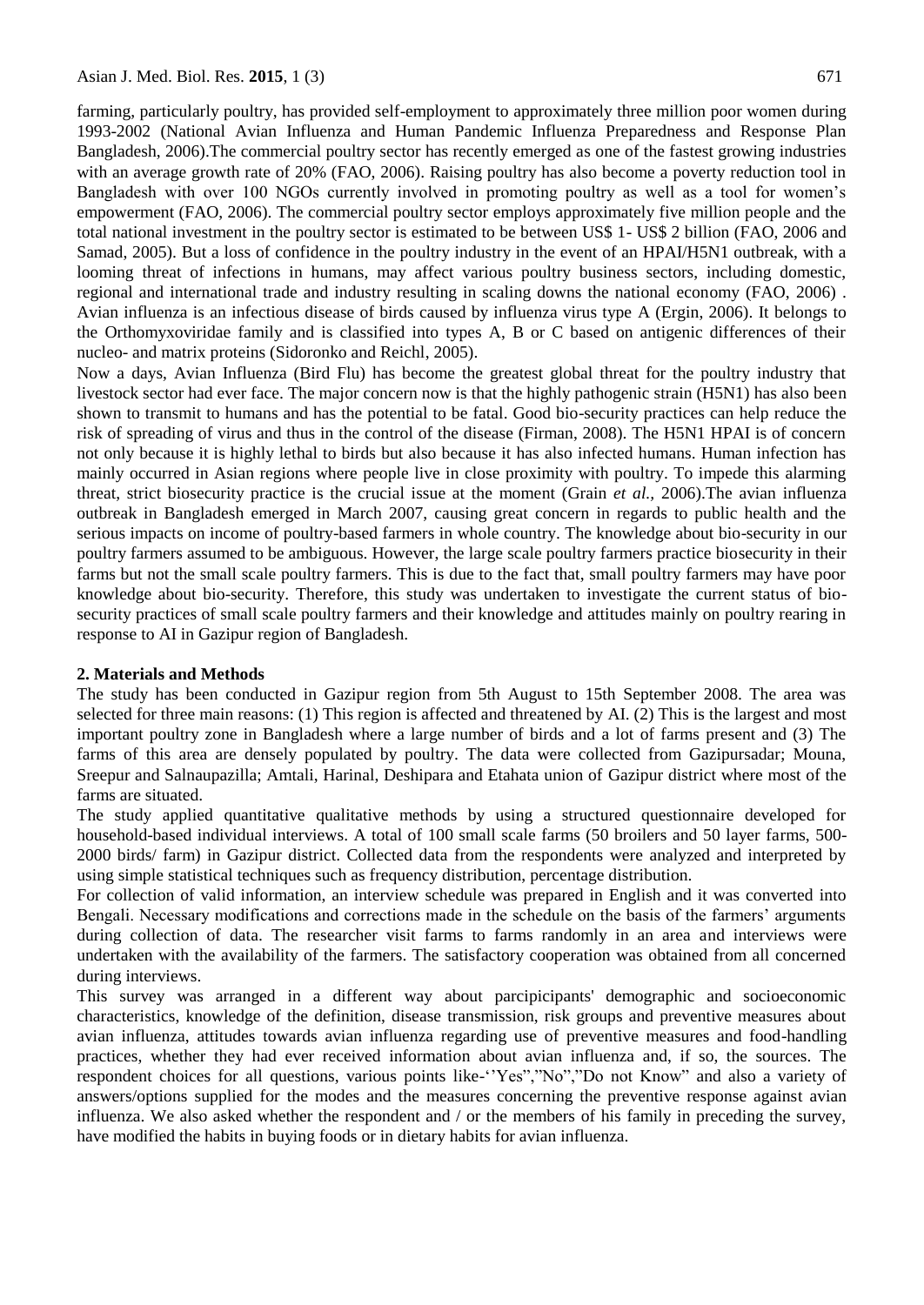# **3. Results**

The knowledge areas were assessed using prescribed questionnaire. The average distance of poultry farms from other poultry farm, main roads and market are not in standard position. Table 1 shows the location of farms in relation to the different public place of farmers about bio-security in different small scale poultry farms of Gazipur.

The farmers of Gazipur do not maintain the actual structural bio-security system during building their farms. Only 16% farmers make fence around the farms to protect poultry from wild animals and birds but the rest of the number of farmers do not make any fence. In 88% farms have easy accessibility of free ranging poultry. Conditions of the structural bio-security in interviewed farms are shown in Table 2.

The disease causing organism could be transported by people"s hand and hair, shoes and clothing to the farm. In case of layer farms, 58% farmers are very sensitive in entry of people but in case of broiler farms, 40% farmers are sensitive in case of entry of people in the farms (Table 3).

In Bangladesh, carcass disposal system is not yet modernized. Seventy four percent (74%) farmers bury their dead birds (Table 4) but in case of litter management of poultry, different farmers use different way (Table 5)

Cleaning of farm premises and surroundings are very important factor for bio-security practice because waste feeds and garbage attracts the wild animals and birds. Only 36% farmers clean their premises on regular basis, in layer and broiler farms, 92% farmers wash their hands after handling birds and feed (Table 6). In layer farms 6% farmers use footbath. But it is not regularly cleaned and refilled and 72% farmers use both footbath and spray.

Vehicles act as a mechanical carrier that can transport organisms in between poultry operations and farms and also in the surrounding areas (Table 7).

Farmers use different company's vaccines. In layer farms, 46% farmers use vaccines of Intervet company, 44% farmers use vaccines of Novartis company. In broiler farms, 40% farmers use vaccines of Novartis company, 46% farmers use vaccines of ACI company.

The knowledge of farmers about bio-security is very poor. Sixty two percent (62%) farmers believe that bird gets bird flu from other birds but the rest 38% farmers have no idea about transmission of bird flu. Twenty six percent (26%) farmers believe from eating raw and undercooked meat of poultry but rest 58% farmers do not know how people can get bird flu from birds. They are confused and they do not have the real information. When this survey was conducted, 34% farmers said that there is sudden death of birds in a large no. looks weak, reduce egg production. Some layer farmers said that this disease attack the poultry when they are in peak production. There were some farmers (8%) whose farms were affected with AI. They know the actual signs and symptoms of this disease. They said that when this disease occur, there is loss of production, weak, ruffled feathers, especially redden and bluish comb, wattle and shank and sudden onset of death in very large number at a time.

| <b>Distance</b>          | Layer farms (km)  | <b>Broiler farms (km)</b> |
|--------------------------|-------------------|---------------------------|
| From main roads          | $2.89 \pm 2.40$   | $2.15 \pm 2.03$           |
| From markets             | $4.86 \pm 4.375$  | $3.06 \pm 2.90$           |
| From water bodies        | $0.285 \pm 0.092$ | $0.081 \pm 0.051$         |
| From other poultry farms | $0.376 \pm 0.294$ | $0.27 \pm 0.21$           |
| From parent stock        | $13.22 \pm 7.345$ | $13.42 \pm 7.345$         |

## **Table 1. Distance of farm to farms, main roads and poultry market.**

#### **Table 2. Condition of the structural bio-security in interviewed farms.**

| Events                                                             | <b>Percentage</b> |
|--------------------------------------------------------------------|-------------------|
| Presence of strong wall and fence around                           |                   |
| Absence of "No admittance prominently posted and restricted entry" | 100               |
| Having easy accessibility of free ranging poultry                  | 88                |
| Presence of nests of birds within the farm premises                | 86                |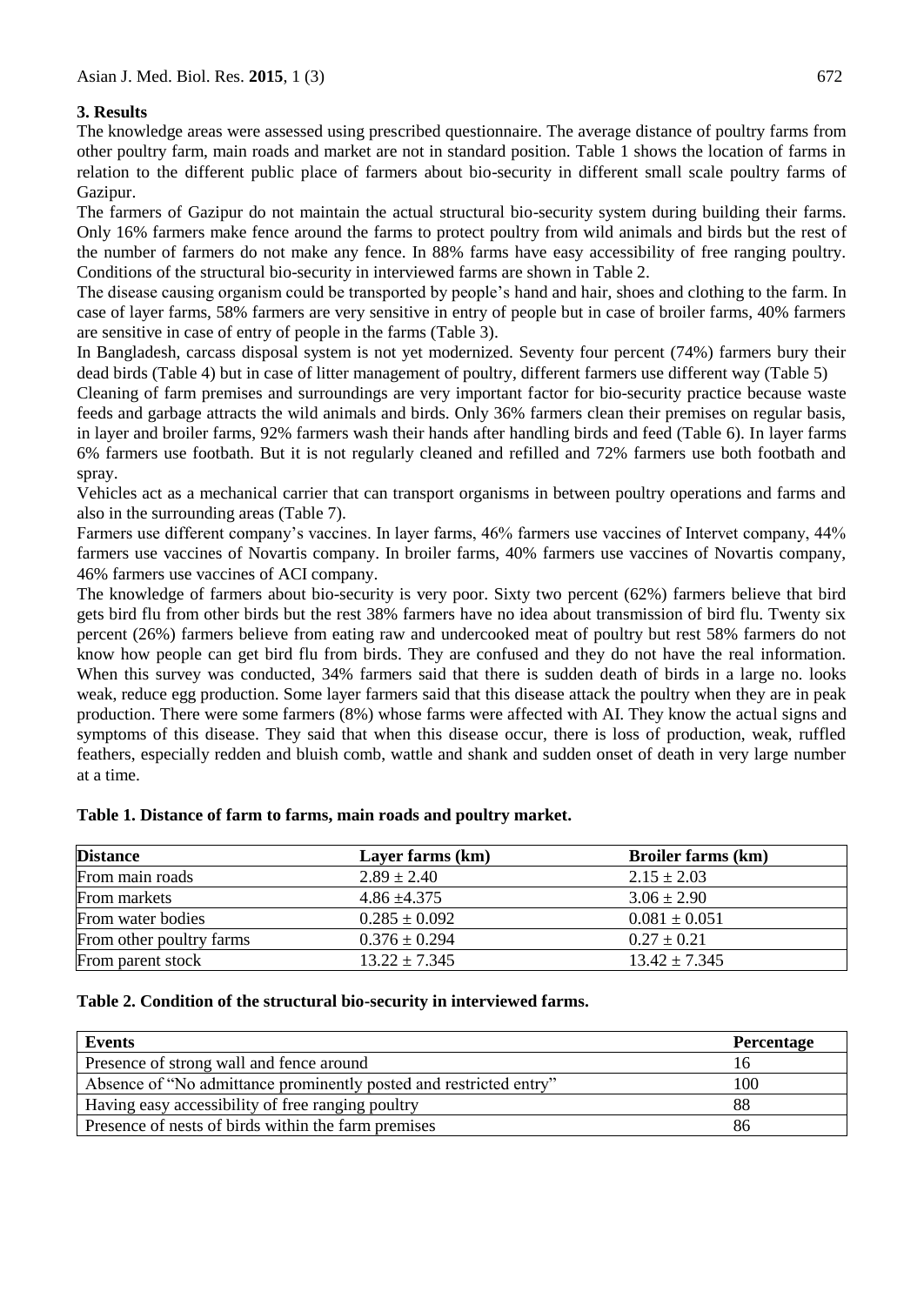## **Table 3. Condition of accessibility of people in the interviewed farms.**

| <b>Events</b>                          | In layer farms $(\% )$ | In broiler farms $(\% )$ |
|----------------------------------------|------------------------|--------------------------|
| Do not allow people in entry of people |                        |                          |
| Allow people in farm after enquire     | 30                     |                          |
| Do not take any precaution             |                        |                          |

### **Table 4. Methods of disposal of carcasses in interviewed farms.**

| <b>Events</b>              | Percentage |
|----------------------------|------------|
| <b>Bury</b>                | 74         |
| Throw birds in open field  |            |
| Give the bird in fish pond |            |

#### **Table 5. System of litter management in interviewed farms.**

| <b>Events</b>        | <b>Percentage</b> |
|----------------------|-------------------|
| Sell to fish farmers | 82                |
| Use as manure        | $\mathbf{p}$      |
| Use in own fish farm |                   |

# **Table 6. Condition of cleaning and hygiene practices in the interviewed farms.**

| Events                                                | <b>Type of farms</b>      | Practices $(\% )$ |
|-------------------------------------------------------|---------------------------|-------------------|
|                                                       | <b>Broiler/Layer/Both</b> |                   |
| Regular cleaning the farm premises                    | Both (Overall)            | 36                |
| Farmers wash their hands after handling feed and bird | Both (Overall)            | 92                |
| Use footbath(do not clean and refill regularly)       | Layer                     | 6                 |
| Use spray                                             | Layer                     | 18                |
| Use spray and footbath                                | Layer                     | 72                |
| Use spray and gumboot                                 | Layer                     | 4                 |
| Use footbath (regularly clean and refill)             | <b>Broiler</b>            | 8                 |
| Footbath present but not use properly                 | <b>Broiler</b>            | 92                |
| Use spray (not always)                                | <b>Broiler</b>            | 4                 |

### **Table 7. Information regarding transportation system and related materials.**

| Events                                          | In layer farms $(\% )$ | In broiler farms $(\%)$ |
|-------------------------------------------------|------------------------|-------------------------|
| Day Old Chicks transported by suppliers vehicle | 100                    | 100                     |
| Eggs are transported by buyers vehicle          | 100                    | -                       |
| Feed and litter are transported by rickshaw van | 100                    | 100                     |
| Live birds are loaded outside of the farms      | 100                    | 100                     |
| Eggs are loaded outside of the farms            | 100                    |                         |
| Vehicles clean seldomly                         | 78                     | 72                      |
| Farmers do not know about vehicle cleaning      | 22                     | 28                      |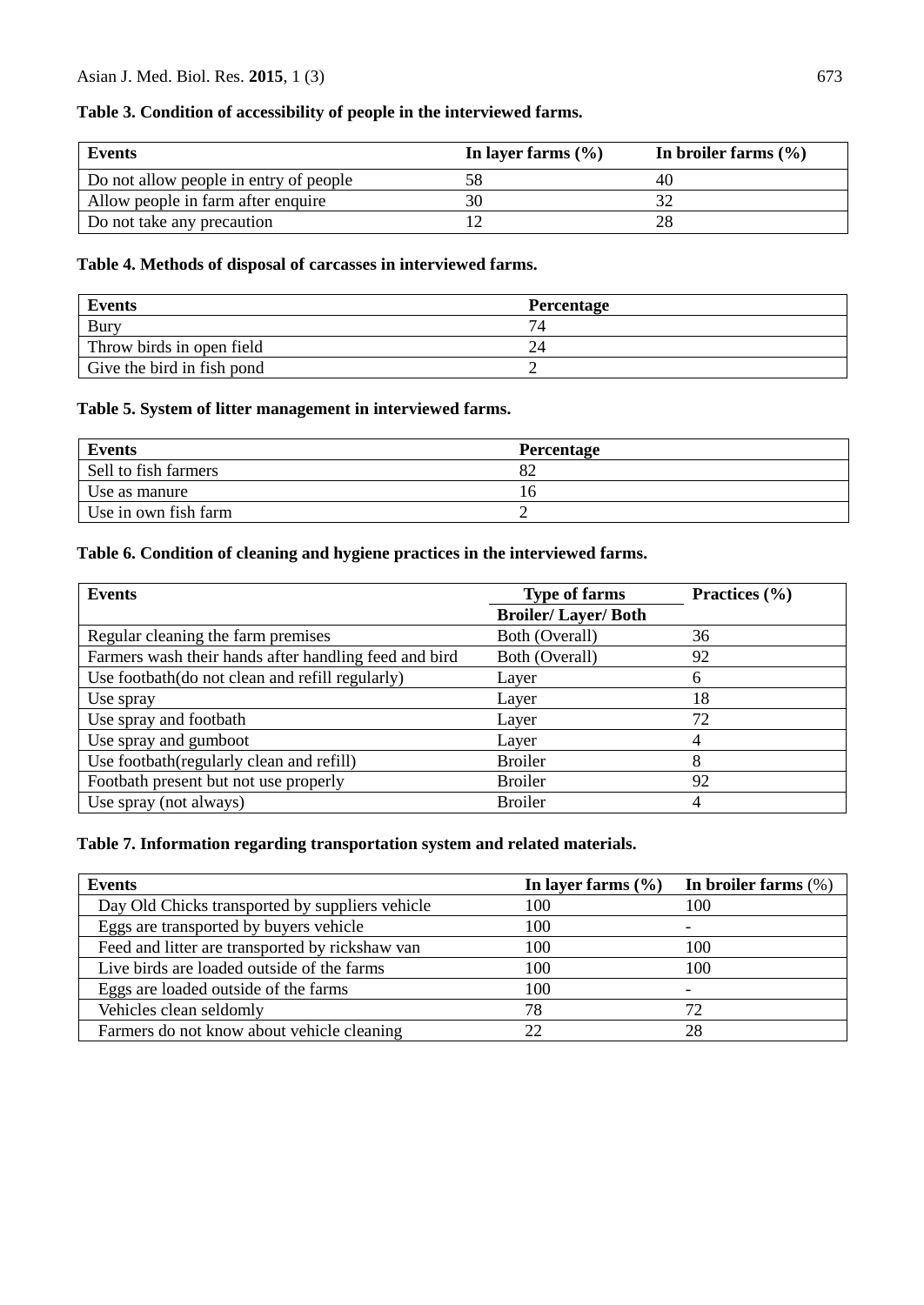| <b>Question</b>                     | <b>Knowledge</b>                                   | Percentage |
|-------------------------------------|----------------------------------------------------|------------|
| Where from bird gets bird flu?      | From other birds                                   | 62         |
|                                     | No idea                                            | 38         |
| Where form people can get bird flu? | Eating raw and undercooked poultry, infected birds | 10         |
|                                     | and their eggs                                     |            |
|                                     | Directly from infected birds and their eggs        | 6          |
|                                     | Eating raw and undercooked poultry meat            | 26         |
|                                     | Do not know                                        | 58         |
| How people can protect themselves   | Do not know                                        | 64         |
| from bird flu?                      | Burning the affected birds                         | 36         |
|                                     | Not aware                                          | 100        |
| Whether they are aware about the    | Not aware                                          | 100        |
| personal risk of getting bird flue  |                                                    |            |
| Knowledge on symptoms of AI         | Sudden death of bird in a large number, looks weak | 34         |
|                                     | and in layer farms reduce egg production           |            |
|                                     | Sudden death in a large no.                        | 25         |
|                                     | Loss of production, weak, ruffled feathers,        | 8          |
|                                     | especially redden and bluish comb, wattle and      |            |
|                                     | shank and sudden onset of death in very large      |            |
|                                     | number at a time                                   |            |
|                                     | Reduce production and weak bird                    | 9          |
|                                     | Do not know                                        | 24         |

### **4. Discussion**

The bio-security situation and other farm practices in different small scale poultry farms in Gazipur area were not desirable. Table 1 show that most of the layer farms (2.89 km) and broiler farms (2.15 km) are very close to the main road. Unlike the avian influenza, some of other infectious diseases may spread via air from the bird carrying vehicles to the farms and eventually these can be spread to the poultry operation. The average distance of layer farms from market are 4.86 km and 3.06 km from broiler farms indicating that some of the farm is also closer to the market. Market is a place where there is every chance of mixing healthy and sick birds. In case of avian influenza, the affected birds may excrete virus even three days before they show clinical signs. These apparently healthy birds are carried to the market that acts as a source of infection and spread infectious agents in the market place and neighboring area along with the road. Bangladesh is the place where in winter more than 244 species of migratory birds visit every year (National Avian Influenza and Human Pandemic Influenza Preparedness and Response Plan Bangladesh, 2008). These migratory birds are the source of AI. Therefore, farms those are near to the water bodies are in always at risk particularly for the avian influenza. But according to PFDG (Poultry Farm Development Guidelines2001), at least distance of both layer and broiler farms from other poultry farms are 5 km and from water bodies are 150 m. The standard distance from nearest breeder farm about are 3 km and 1.6 km from other poultry farms (both broiler and layerfarms) (http://agritech.tnau.ac.in/ expert\_system/poultry/Biosecurity%20and%20Disease%20Management.html).

Structural bio-security is important as it plays vital role in preventing the access of diseases causing microorganisms and other pest that may endanger the birds. A good structural bio-security of a farm can stop all of them by a physical barrier. Most of the small scale farmers in this area are not aware about the bio-security process. Though the layer farmers maintain a little bit bio-security but the maximum broiler farmers do not maintain bio-security. Only 16% farmers make fence around the farms to protect from wild animals (Table 2) which allows easy entry of infectious agents from all sorts of visitors (strangers, friends, relatives, neighbors, buyers, drivers and workers). But Islam and Flaque (2007) reported that 59% of farms had fencing. In broiler farms, 40% farmers are sensitive in entry of people in the farms. But in layer farms, 58% farmers are very sensitive in entry of people (Table 3). Most of the farmers build their shed very close their house, so that, they can maintain their farms easily. Moreover, most of the floors 6f the farms are not plastered. These are very good place for rats and rodents habitants which are important carrier of different diseases. Some layer farmers maintain a little bio-security practice like footbath, hand wash and spray with disinfectants but most of the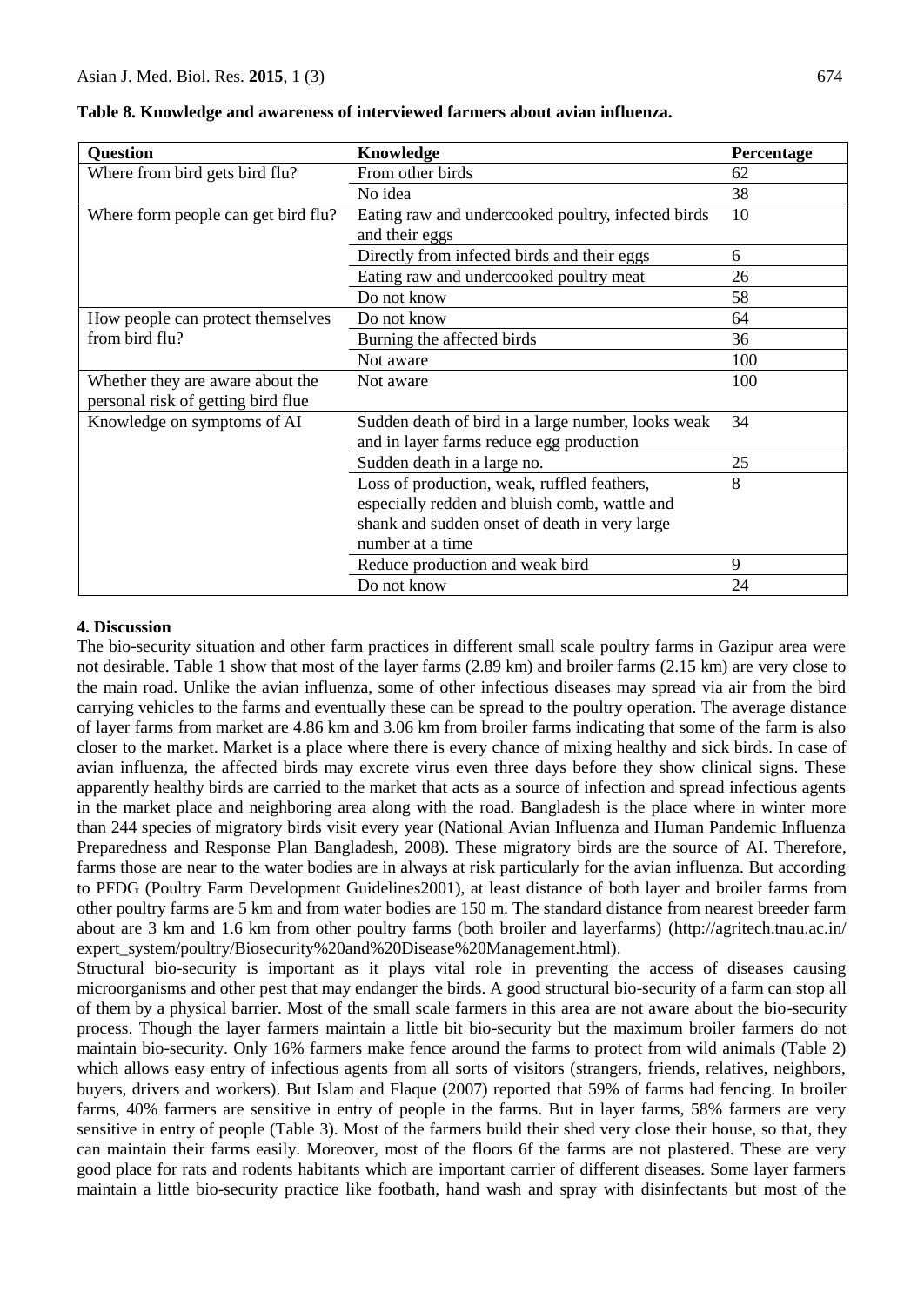small scale farmers who rear 500-2000 birds do not maintain bio-security properly.

In Bangladesh, 74% people bury their dead birds, 24% farmers throw birds in open field and 2% give the bird in fish pond (Table 4). Islam & Huque (2007) reported that most dead birds (72%) were disposed of by traditional burying. Bangladesh is a densely populated country. So the farms are surrounded by the villages. Sometimes village chickens come to scavenge in the farm premises and spread the infectious agents in the commercial poultry. It is need to mention that Gazipur region is densely populated with poultry and largely affected with highly pathogenic avian influenza.

Cleaning of farm premises and surroundings are very important factor for bio-security practice because waste feeds and garbage attracts the wild animals and birds. But the maximum small scale farmers ignore these things. Only 36% farmers clean their premises on regular basis but other do not (Table 6). So, many diseases occur due to their negligence.

In layer farms, 72% farmers use both footbath and spray with disinfectants to their farms. During entering into the shed 4% farmers use gumboot in layer farms. In broiler farms 92% farmers do not use footbath properly. Only 4% farmers use spray but not always. In broiler farms nobody use any protective clothing or other measures during entering into the shed, 92% farmers wash their hands after handling birds and feed (Table 6). But Islam and Fluque (2007) reported that farmers changed their shoes/sandals when entering farm houses. On the other hand, only 21% farmers kept footbath at the entrance of shed for disinfecting visitors" sandals/shoes/ boots. Many farmers (87%) disinfected their hands using small sprinkle hand sprayer before beginning work in the farm.

Vehicles act as a mechanical carrier during transportation of DOCs and eggs from market to farm or farm to markets. Some (82%) farmers sell their litter to the fish farmers and 16% farmers use their litter as manure (Table 5) which might not properly composed. Islam & Huque (2007) reported that 87% farmers bagged poultry litter and sold it to fish farmers and/or crop producers. The remaining litter was dumped on the ground in and around the farms. In all farm, farmers are conscious about vaccination schedule. They maintain regular vaccination schedule. But sometimes they do not give the vaccine in proper time. As a result there is outbreak of some diseases.

In Bangladesh, there is shortage of veterinarian or skill technical person in the field level. So, farmers are deprived of technical support. Most of the farmers (80%) were not aware of bio-security. This might be due to lack of awareness, knowledge and training (Islam and Huque, 2007). When a farmer reports a veterinarian or para-vet about death or sickness of poultry, 100% vet showed little interest and give prescription by hearing signs and symptoms of birds. Sometimes veterinarian or para-vet comes to visit the farms on calls at serious cases- like highly mortality. Maximum time"s farmers bring sick or dead birds to veterinarian or para-vet in serious cases and after post-mortem examination they give prescription and other suggestions to him.

Avian influenza is a great threat for our poultry industry. Last year, in 2007, the first outbreak of avian influenza occurs in this Gazipur area. So, every farmer heard the name of avian influenza, namely, bird flu. The 100% farmers came to know that this avian influenza can transmit from birds to human (Table 8). They get this information through media like, T.V., Newspaper, also from chemist and other farmers but they do not take any precautionary measures because they do not know how they can protect themselves or their birds from AI. Sixty two percent (62%) farmers believe that bird gets bird flu from other birds but the rest 38% farmers have no idea about transmission of bird flu. Twenty six percent (26%) farmers believe that people can get bird flu from eating raw and undercooked meat of poultry but rest 58% farmers do not know. They are confused and they do not have the real information. In Gazipur, 64% farmers do not know how they can protect themselves from bird flu but 36% farmers believe that the infected birds should be burned so that they can"t spread disease to other farms. As Gazipur area is affected with AI from last year, the farmers of this area more or less hear and see the signs and symptoms of AI. When this survey was conducted, 34% farmers said that there is sudden death of bird in a large number looks weak and in layer farms reduce egg production. Some layer farmers said that this disease attack the poultry when they are in peak production. There were some farmers (8%) who know the actual signs and symptoms of this disease. They said that when this disease occur, there is loss of production, weak, ruffled feathers, especially redden and bluish comb, wattle and shank and sudden onset of death in very large number at a time.

This study clearly demonstrates that the bio-security against avian influenza applied in small-scale poultry farms in Gazipur region was inadequate. Most of the small-scale farmers were not aware of the importance of bio-security. It may be concluded that the immediate steps to be undertaken are to train poultry farmers on bio